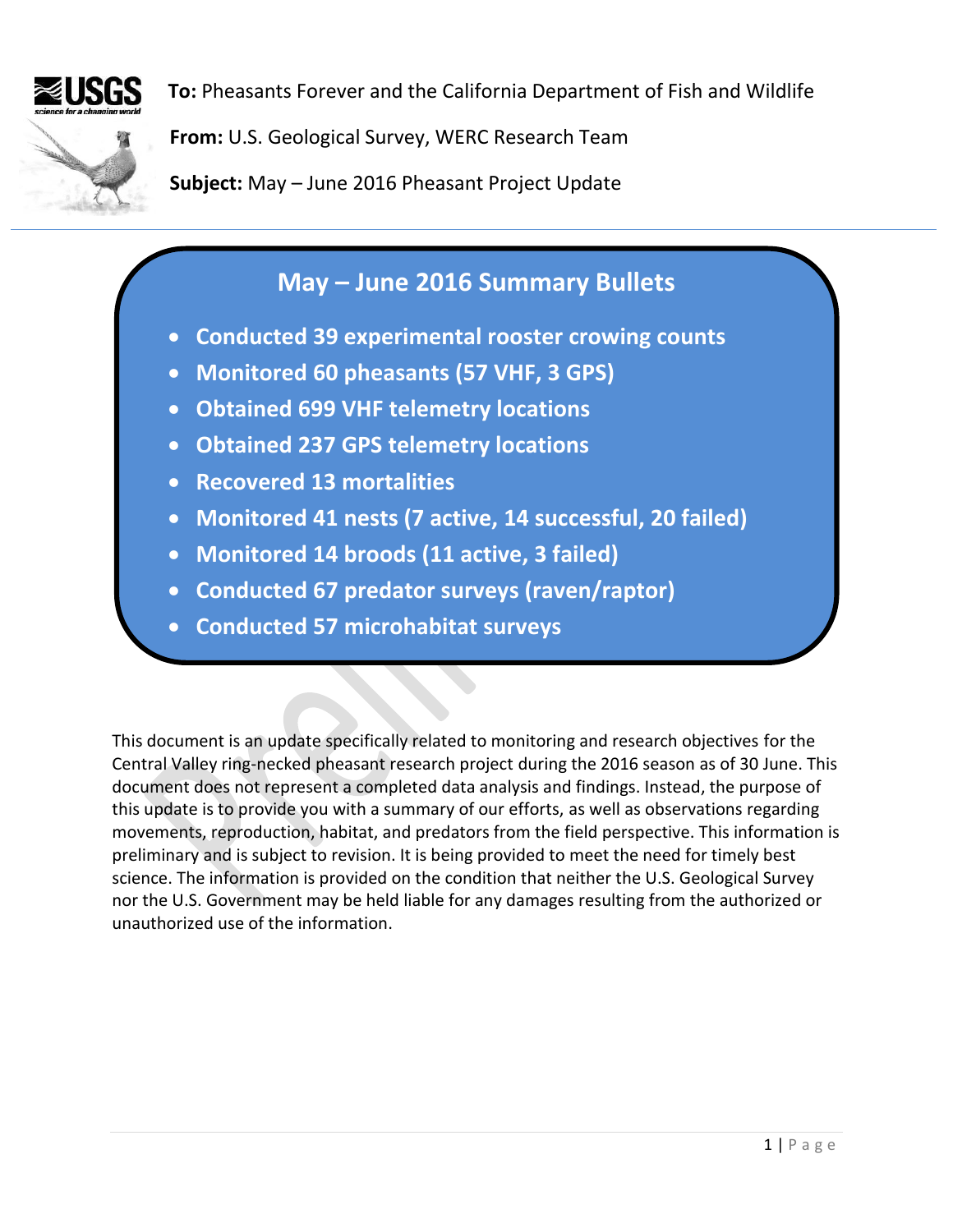## **Rooster Crowing Count Study**

During April and May 2016, we conducted 39 experimental crowing count surveys at five study sites. Our primary objective was to estimate the frequency of individual male pheasant crows relative to the time of day. We also sought to estimate the likeliness of double counting male pheasant crows during a standard four-minute crowing count interval. The surveys were conducted at randomly selected pre-established crowing count stations from 45 minutes before sunrise to one hour after sunrise. One observer identified one to three individual male pheasants that could be reliably heard during the survey, and recorded the exact times at which each individual pheasant crowed. Another observer listened and recorded the exact times at which all male pheasants crowed at that station. The observers remained at a single station for the duration of the survey. These experimental crow counts were conducted in supplement to the standard two- and four-minute crow counts done at each study site. Standard crowing counts were conducted at least three times at each site between the first week of April and the first week of May. Results of these assessments will be included in the annual data summary following the end of the field season.

## **Telemetry Monitoring**

We carried out telemetry on a sample of pheasant across multiple populations ranging from the Sacramento-San Joaquin River Delta to the Klamath Basin to accomplish the following study objectives: 1) estimating demographic rates, 2) estimating space use patterns, 3) developing an integrated population model, and 4) identifying factors that limit and regulate population growth. During May and June 2016, we obtained 699 ground telemetry locations on 57 active VHF units (Gray Lodge WA, *n* = 12; Mandeville Island, *n* = 5; Yolo Bypass WA, *n* = 8; Lower Klamath NWR, *n* = 9; Roosevelt Ranch, *n* = 14; Little Dry Creek, *n* = 9). An additional four VHF collars deployed at Lower Klamath NWR and one VHF collar deployed at Little Dry Creek were not relocated in May or June, because the birds either moved out of the study area or the VHF units ceased functioning. We also collected 237 GPS telemetry locations from



**Female pheasant hiding in the brush at Gray Lodge WA**

three pheasants outfitted with GPS transmitters at Lower Klamath NWR. We stopped receiving GPS telemetry locations from these pheasants after 24 May.

*Reproduction. ―*We have monitored 41 nests (7 active, 14 successful, 20 failed) across the six sites as of 30 June. Fourteen nests were monitored at Gray Lodge WA (2 active, 5 successful, 7 failed), four nests were monitored at Mandeville Island (2 successful, 2 failed), eight nests were monitored at Yolo Bypass WA (1 active, 4 successful, 3 failed), three nests were monitored at Lower Klamath NWR (1 active, 2 failed), seven nests were monitored at Roosevelt Ranch (1 active, 1 successful, 5 failed), and five nests were monitored at Little Dry Creek (2 active, 2 successful, 1 failed). Six nests were depredated, two were abandoned, three nest sites were